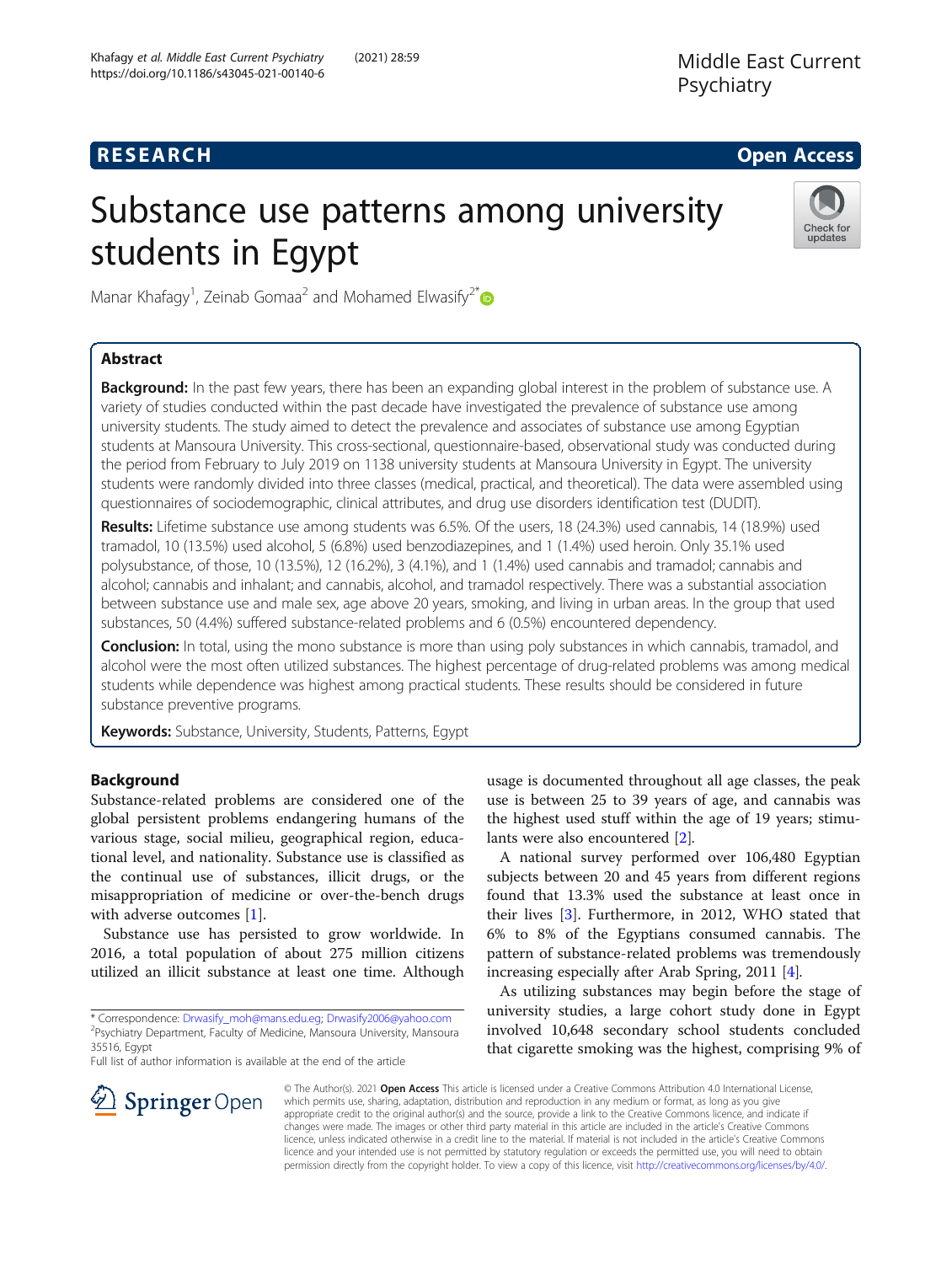substance users, 5.1% used benzodiazepines, 3.3 % used alcohol, 3.1% used organic solvents, and 2.6% used cannabis in the past 12 months. The dependence was 0.9% excluding nicotine. Males had higher independence, regular use, and intake [[5\]](#page-7-0).

Substance use during university is linked to a cloud of deleterious concerns from legitimate difficulties, involvement in risky behaviors, development of psychiatric disorders, inappropriate sexual behaviors and academic difficulties, and even to increased rates of injury and death. Significant discrepancies were found between university students and non-university students regarding the type and level of consumption of substance use. Athletes, sexual minorities, students who suffered depression and anxiety, and white men appear to be at special threat for substance use during university [[6](#page-7-0)].

Overall, cannabis and its derivatives were the most used substances among university students in Egypt, Arab countries (Kuwait and Sudan) [\[7](#page-7-0)–[9](#page-7-0)], and American and European populations [\[10](#page-7-0), [11](#page-7-0)]. This can be explained by the recent trend of using new types of synthetic cannabis derivatives, as well as the ongoing debate over cannabis legalization  $[12]$  $[12]$ . The usage of alcohol was on the top among the same group as seen in the following studies [[6,](#page-7-0) [13](#page-7-0), [14](#page-7-0)].

In the USA, the level of substance use is growing among those aged 18 to 25 years, with many of them being new-found clients. In this age group, the regular use of cannabis was estimated by 2.6 million consumers, whereas 3.4 million (10%) had alcohol use disorders [[15\]](#page-7-0). In Europe, approximately 19.1 million young adults aged 15–34 consumed substances in 2018; men used substances twice as much as women and cannabis was the most extremely abused substance [[16](#page-7-0)]. In Africa, studies discovered a prevalence of drug use between 27.5 and 62% [\[17](#page-7-0), [18](#page-8-0)].

Regarding the research on substance use during university study in Egypt, few of these studies were performed on male [\[19\]](#page-8-0) students while others on female students [\[20\]](#page-8-0) but the majority were conducted on both genders [[7,](#page-7-0) [13,](#page-7-0) [21](#page-8-0)]. Only a few of the previous studies demonstrated the pattern and risk factors of substance use in university students while the majority just reported if there was substance intake or not.

# Aim of this study

The present study aimed to assess the prevalence of substance use and its related factors among Mansoura University students, Egypt.

# Methods

#### Study design

A cross-sectional observational study was conducted at Mansoura University, Egypt, from February to July 2019.

# Subjects

The target population was Egyptian students, 17 to 25 years old, including both males and females of all educational years from Medicine, Veterinary Medicine, Science, Engineering, Arts, and Education programs. Non-Egyptian students and those who refused to complete the study were excluded.

### Sample size calculation

The sample size was calculated using the Medical program. A previous study in Sohag University students revealed that the prevalence of substance use was 5% [\[13](#page-7-0)]. With alpha error of 5%, beta error of 20% (i.e., study power 80%), and 3% precision, the sample size was multiplied by two to compensate for the design defect for the cluster sampling method, so the total sample size was 1138.The total number of Egyptian students at Mansoura University during the academic year 2018/ 2019 was 11,4604 students with uneven distribution among the targeted educational programs (Medicine, Veterinary Medicine, Science, Engineering, Arts, and Education). Thus, clustered sampling technique was used. Accordingly, the minimum required sample size was 219 students from medical faculties (146 from medicine and 73 from veterinary), a total of 260 students from practical ones such as engineering (178) and science (82), and 695 students from theoretical faculties such as arts (370) and education (289). This is illustrated in Fig. [1](#page-2-0).

# Procedure and data collection

Several clusters (section of academic stage or clinical round) were selected from each grade, and the systematic random method was used. The questionnaires were delivered to students in their classrooms after their sections or clinical rounds.

The questionnaire was designed to gather the following socio-demographic data: Personal data, such as age, sex, year of education, height, weight, physical exercise, consumption of caffeinated beverages, working during the study, marital status, studying hours per day, smoking, health problems, and student's residence during the study.

The DUDIT [[22\]](#page-8-0) was constructed to help check for substance use problems and dependence as well as screen out those who do not have such problems. It was done compared to the alcohol use disorders identification test (AUDIT) [\[23\]](#page-8-0) developed by the World Health Organization (WHO). There are eleven items in the DUDIT questionnaire about the regularity of drug use, detrimental outcomes of drug use, and indications of reliance. DUDIT serves as an applicable screening method used to detect individuals who have a substance-related problem or dependence. Drug-related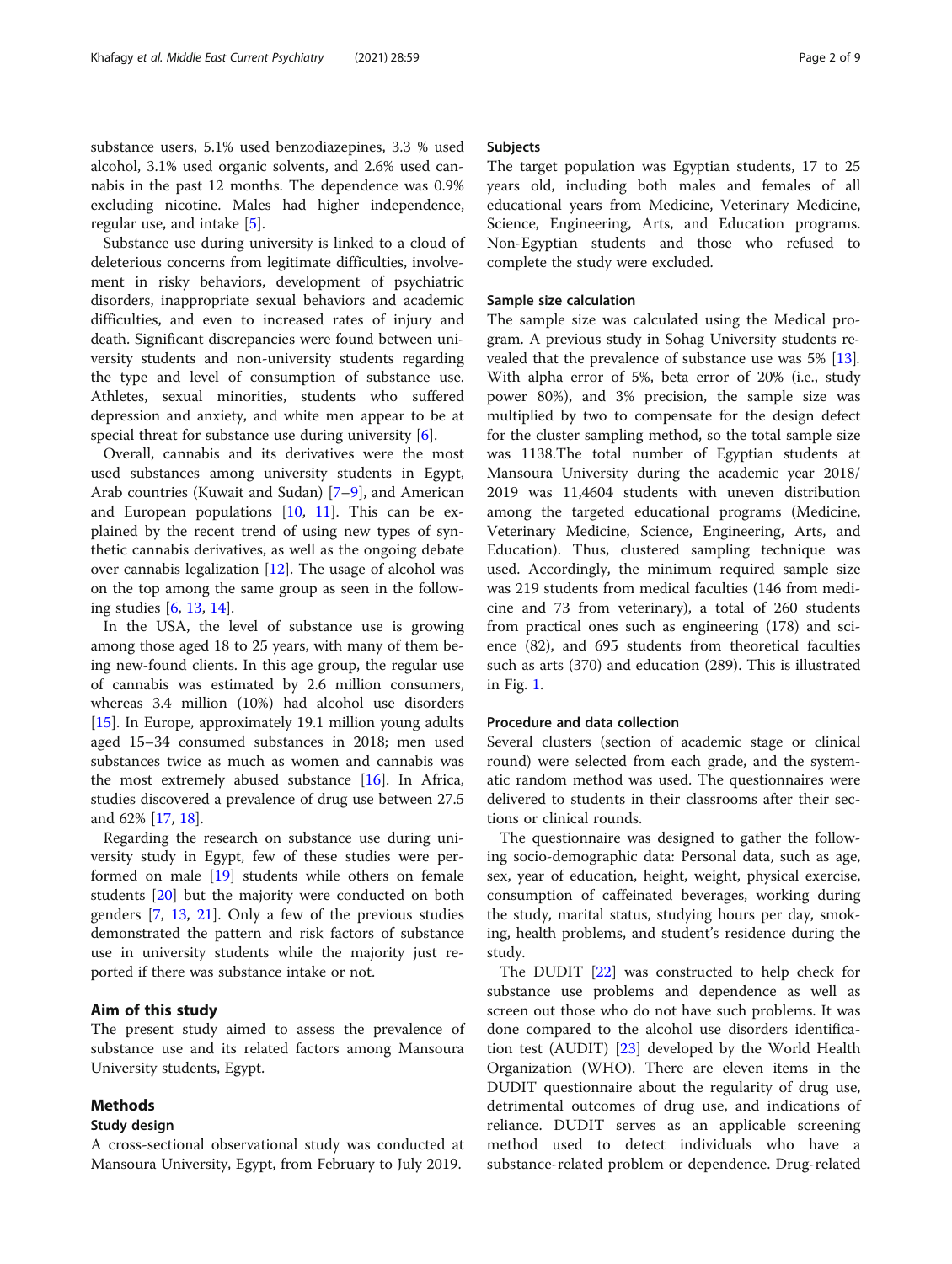<span id="page-2-0"></span>

problems "Harmful drug use according to DSM-IV and ICD-10 that the treatment provider is interested in assessing" are diagnosed at a cut-off score of six points or more for men and two or more for women. Dependence is defined to be at a score of 25 or more for males and females as well [[22\]](#page-8-0). The Arabic version of the DUDIT scale is a valid and reliable tool with sensitivity of .98 and a specificity of .90 [\[24](#page-8-0)].

## Statistical analysis

Statistics analyzed using SPSS program version 16 (IBM Corporation, Chicago, IL, USA) [\[25](#page-8-0)]. A chi-squared test was used to test the significance of categorical data. Monte-Carlo was used to compare categorical data of more than 4 cells table. Mann-Whitney was applied to compare continuous data between 2 groups, while the Kruskal-Wallis test was used to compare non-normally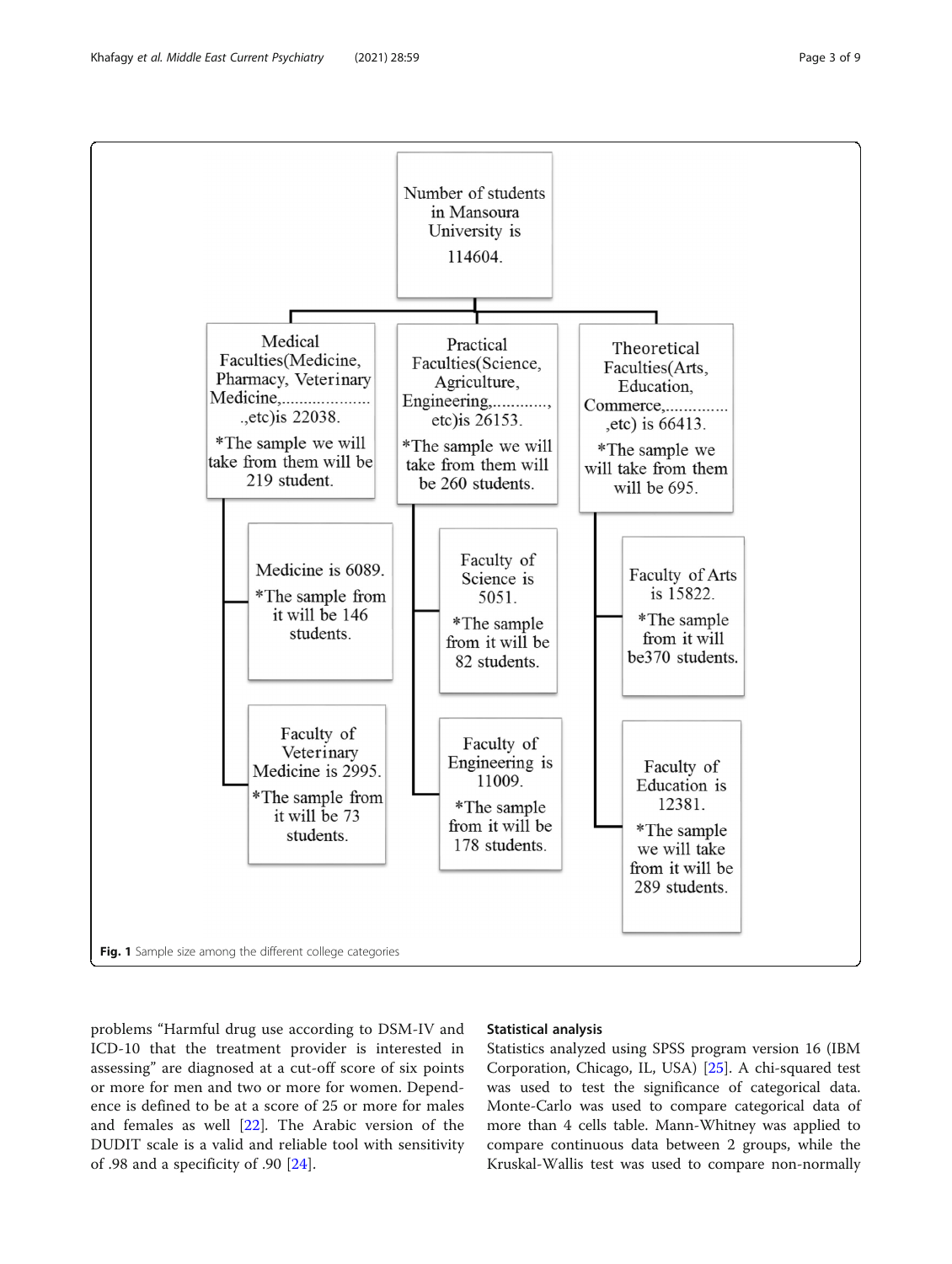distributed data between more than 2 groups. The crude odds ratio was calculated using the Epi-info program with a 95% confidence interval. Logistic regression analysis was performed on significant variables in bivariate analysis. Adjusted odds ratios with 95% confidence interval were calculated.  $P$  value ≤ 0.05 was considered statically significant.

# Results

The total number of surveyed students was 1138; of them, 650 (57.1%) were males. Two hundred nineteen (19.2%) were medical students, 261(22.9%) were from practical faculties, and 658(57.8%) were from theoretical faculties. Five hundred seventy-three(50.4%) were from the countryside. Their average age was  $19.6 \pm 1.4$  (range, 17 to 25 years). There were 256 (22.5%) smokers, 265 (23.3%) had associated medical problems, 986 (86.6%) did not work during the study, 971 (85.3%) were using caffeine, and 1102 (96.8%) were single (Table 1).

Of all students, 74 (6.5%) were substance users, 50 (4.4%) had drug-related problems, and 6 (0.5%) were dependant users. Mono substance users of cannabis, tramadol, alcohol, benzo, and heroin were 18, 14, 10, 5, and 1 respectively; while for poly users, there were 10 for cannabis and tramadol; 12 for cannabis and alcohol; 3 for cannabis and inhalant; and 1 for cannabis, alcohol, and tramadol (Table [2](#page-4-0)).

There was a statistically significant difference in substance use among students of different study categories  $(p \le 0.001)$ . The highest percentage was in the practical students 28 (10.7%), who also showed a statistically significant higher percentage of non-problematic drug use according to DUDIT scores whose percentage was 8.3%, 28.6%, and 26.5% for medical, practical, and theoretical students, respectively. Besides, there was a higher percentage (83.3%) of drug-related problems between the medical students and a higher percentage (10.7%) of dependence between practical students. For mono substance, only alcohol showed a statistically significant difference ( $p = 0.04$ ) between all students, while there was no statistically significant difference regarding polysubstance (Table [3](#page-4-0)).

Substance use among university students was significantly associated with age  $\geq 20$  years ( $p = \leq 0.001$ ), male gender  $(p = \le 0.001)$ , practical college students  $(p = 0.002)$ , final school year students ( $p = \le 0.001$ ), urban residence ( $p =$ 0.03), smoking ( $p = \le 0.001$ ), absence of medical problems ( $p = 0.04$ ), working during study ( $p = \le 0.001$ ), and marriage ( $p = 0.01$ ) by univariate analysis (Table [4](#page-5-0)).

Logistic regression analysis identified male sex, age ≥ 20 years, smoking, and living in urban areas as independent risk factors for substance use among university students  $(AOR = 1.9, 4.1, 1.8, and 16.1,$ respectively) (Table [5](#page-6-0)).

Table 1 Socio-demographic characteristics of studied Egyptian students in Mansoura University

| <b>Variables</b>     | $N$ [%] [ $n = 1138$ ] |
|----------------------|------------------------|
| Age [mean $\pm$ SD]  | $19.6 \pm 1.4$         |
| < 20                 | 550 [48.3]             |
| $\geq 20$            | 588 [51.7]             |
| Sex                  |                        |
| Male                 | 650 [57.1]             |
| Female               | 488 [42.9]             |
| College type         |                        |
| Medical              | 219 [19.2]             |
| Practical            | 261 [22.9]             |
| Theoretical          | 658 [57.8]             |
| Educational year     |                        |
| 1st year             | 250 [22]               |
| 2nd year             | 257 [22.6]             |
| 3rd year             | 259 [22.8]             |
| 4th year             | 266 [23.4]             |
| 5th year             | 81 [7.1]               |
| 6th year             | 25 [2.2]               |
| Residence            |                        |
| Urban                | 565 [49.6]             |
| Rural                | 573 [50.4]             |
| Smoking              |                        |
| Yes                  | 256 [22.5]             |
| No                   | 882 [77.5]             |
| Medical problem      |                        |
| Yes                  | 265 [23.3]             |
| No                   | 873 [76.7]             |
| Working during study |                        |
| Yes                  | 152 [13.4]             |
| No                   | 986 [86.6]             |
| Caffeine consumption |                        |
| Yes                  | 971 [85.3]             |
| No                   | 167 [14.7]             |
| Marital status       |                        |
| Single               | 1102 [96.8]            |
| Married              | 36 [3.2]               |

All results are expressed as mean  $\pm$  standard deviation or number [percentage of total]. N number

# **Discussion**

In this study, 1183 Egyptian university students were surveyed. The prevalence of substance use was 6.5% and the prevalence of dependence was 0.5%. The study revealed a high significance association of substance use to the field of study. The prevalence of substance use in students enrolled in practical educational programs was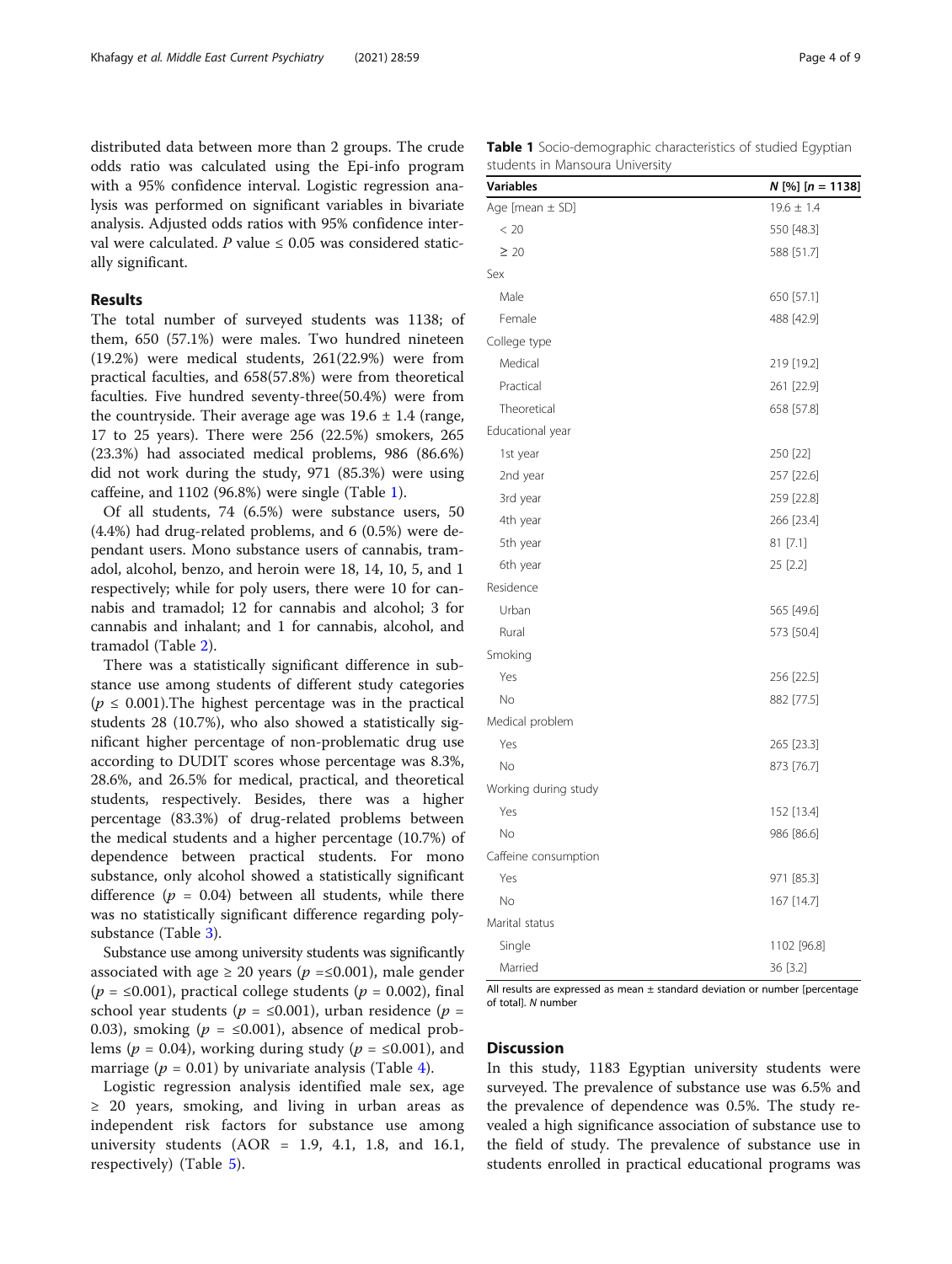<span id="page-4-0"></span>

|  | Table 2 Prevalence of substance use and DUDIT score among |  |  |
|--|-----------------------------------------------------------|--|--|
|  | students in Mansoura University, Egypt                    |  |  |

| Parameter                                          | $N$ [%]     |
|----------------------------------------------------|-------------|
| Substance use $[n = 1138]$                         |             |
| Yes                                                | 74 [6.5]    |
| <b>No</b>                                          | 1064 [93.5] |
| Substance use according to DUDIT scores $[n = 74]$ |             |
| Non-drug-related problems                          | 18 [1.6]    |
| Drug-related problems                              | 50 [4.4]    |
| Dependence                                         | 6[0.5]      |
| Substance type $[n = 74]$                          |             |
| Mono substance                                     |             |
| Cannabis                                           | 18 [24.3]   |
| Tramadol                                           | 14 [18.9]   |
| Alcohol                                            | 10 [13.5]   |
| <b>Benzo</b>                                       | 5[6.8]      |
| Heroin                                             | 1 [1.4]     |
| Poly substance                                     |             |
| Cannabis and tramadol                              | 10 [13.5]   |
| Cannabis and alcohol                               | 12 [16.2]   |
| Cannabis and inhalant                              | 3[4.1]      |
| Cannabis, alcohol, and tramadol                    | 1 [1.4]     |

All results are expressed as mean ± standard deviation or number [percentage of total]. N number

twofold higher than in medical or theoretical students. Practical students also showed the highest rate of drug dependence. Male sex, age  $\geq$  20 years, smoking, and urban living have been identified as independent risk factors of substance use among Egyptian university students.

In the current study, 10.3% of male students utilized substances, whereas only 1.4% of female students did. This finding is in line with the findings of a recent national study in Egypt, which demonstrated that 15.8% of males and 2.2% of females from various professions have used substances at least once in their lives [\[3](#page-7-0)]. This finding is also consistent with other studies [[7,](#page-7-0) [9,](#page-7-0) [11,](#page-7-0) [26](#page-8-0)–[28](#page-8-0)]. This low prevalence of substance use among female individuals of Egyptian university students could be due to social stigma, which may cause them to deny substance use, or it could be due to the higher social tolerability of substance use among males [\[29\]](#page-8-0).

Another interesting finding in our study was that 22.5% of the participant students were smokers. This is consistent with a study conducted in the USA in which smokers were less than 20% [\[9](#page-7-0)] and in North Carolina and Virginia smokers were 50% [\[30](#page-8-0)]. Approximately, the same was found in other studies as [\[1](#page-7-0), [7](#page-7-0), [13](#page-7-0), [31,](#page-8-0) [32\]](#page-8-0).

Looking to cigarette smoking as a major factor associated with substance use, our study found that 83.8% of substance users are smokers and this is consistent with

| Table 3 Prevalence of substance use in medical, practical and theoretical students and DUDIT scores |  |  |  |  |  |
|-----------------------------------------------------------------------------------------------------|--|--|--|--|--|
|-----------------------------------------------------------------------------------------------------|--|--|--|--|--|

| Parameter                               | <b>Medical students</b><br>$[n = 219]$<br>N [%] | <b>Practical students</b><br>$[n = 261]$<br>N [%] | <b>Theoretical students</b><br>$[n = 658]$<br>N [%] | P value<br>(Monte-Carlo test) |
|-----------------------------------------|-------------------------------------------------|---------------------------------------------------|-----------------------------------------------------|-------------------------------|
| Substance use                           |                                                 |                                                   |                                                     |                               |
| Users                                   | 12[5.5]                                         | 28 [10.7]                                         | 34 [5.2]                                            | 0.007                         |
| Substance use according to DUDIT scores |                                                 |                                                   |                                                     |                               |
| Non-drug-related problem [users]        | 1[8.3]                                          | 8 [28.6]                                          | 9[26.5]                                             | $\leq 0.001$                  |
| Drug-related problems                   | 10 [83.3]                                       | 17 [60.7]                                         | 23 [67.6]                                           |                               |
| Dependence                              | 1 [8.3]                                         | 3 [10.7]                                          | 2[5.9]                                              |                               |
| Substance type                          |                                                 |                                                   |                                                     |                               |
| Mono substance                          |                                                 |                                                   |                                                     |                               |
| Cannabis                                | -                                               | 6[2.3]                                            | 12 [1.8]                                            | 0.1                           |
| Tramadol                                | 4[1.8]                                          | 6[2.3]                                            | 4[0.6]                                              | 0.07                          |
| Alcohol                                 | 3 [1.4]                                         | 5[1.9]                                            | 2[0.3]                                              | 0.04                          |
| Benzo                                   | 3[1.4]                                          | 1 [0.4]                                           | 1 [0.2]                                             | 0.06                          |
| Heroin                                  | $\overline{\phantom{a}}$                        | $\overline{\phantom{a}}$                          | 1[0.2]                                              | 0.9                           |
| Poly substance                          |                                                 |                                                   |                                                     |                               |
| Cannabis and tramadol                   | 1[0.5]                                          | 2[0.8]                                            | 7[1.1]                                              | 0.8                           |
| Cannabis and alcohol                    | 1[0.5]                                          | 6[2.3]                                            | 5[0.8]                                              | 0.07                          |
| Cannabis and inhalant                   |                                                 | 1 [0.4]                                           | 2[0.3]                                              | 0.9                           |
| Cannabis, alcohol, and tramadol         | $\overline{a}$                                  | 1 [0.4]                                           | $\overline{\phantom{a}}$                            | 0.4                           |

P value is assessed via Monte-Carlo test. P value  $\leq 0.05$  is considered statistically significant. N number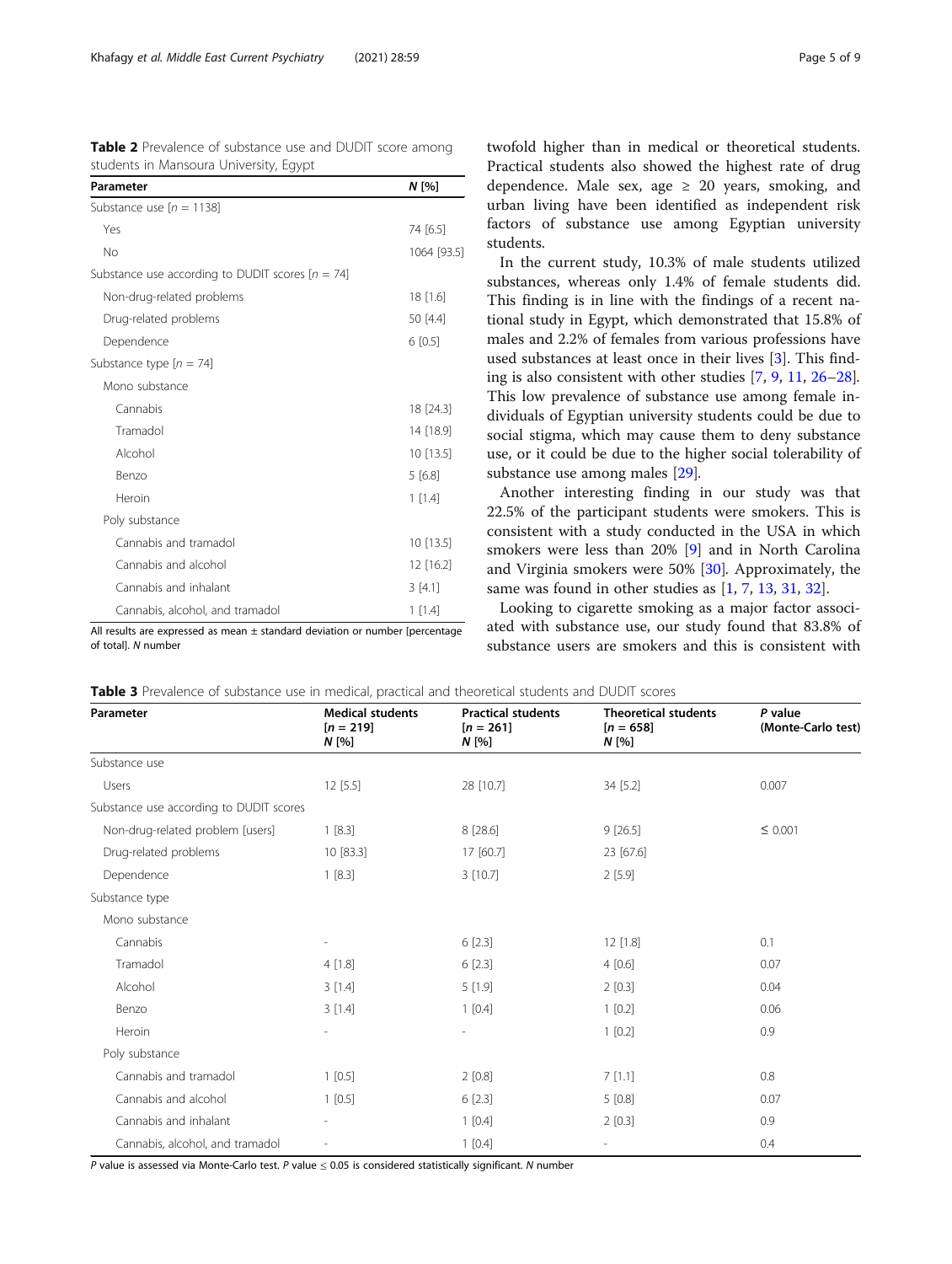| Variables            | <b>Total</b> | Substance user<br>$N$ [%] | $P$ value<br>(Chi-square) | COR [95% CI]<br>(Epi-info program) |
|----------------------|--------------|---------------------------|---------------------------|------------------------------------|
| Overall              | 1138         | 74 [6.5]                  |                           |                                    |
| Age                  |              |                           |                           |                                    |
| $< 20\,$             | 550          | 21 [3.8]                  | $\leq$ 0.001              | $1\,\mathrm{r}$                    |
| $\geq 20$            | 588          | 53 [9]                    |                           | 2.5 [1.5-4.2]                      |
| Sex                  |              |                           |                           |                                    |
| Male                 | 650          | 67 [10.3]                 | $\leq$ 0.001              | 7.8 [3.6-17.4]                     |
| Female               | 488          | 7[1.4]                    |                           | 1r                                 |
| College type         |              |                           |                           |                                    |
| Medical              | 219          | 12 [5.5]                  | 0.9                       | $1.1$ [0.5-2.09]                   |
| Practical            | 261          | 28 [10.7]                 | 0.002                     | 2.2 [1.3-3.7]                      |
| Theoretical          | 658          | 34 [5.2]                  |                           | $1r$                               |
| Educational year     |              |                           |                           |                                    |
| 1st and 2nd year     | 507          | 13 [2.6]                  |                           | $1\,\mathrm{r}$                    |
| 3rd year             | 259          | 12 [4.6]                  | 0.1                       | $1.8$ [0.8-4.1]                    |
| 4th year             | 266          | 33 [12.4]                 | $\leq$ 0.001              | 5.4 [2.8-10.4]                     |
| 5th and 6th year     | 106          | 16 [15.1]                 | $\leq$ 0.001              | $6.7$ [3.1-14.5]                   |
| Residence            |              |                           |                           |                                    |
| Urban                | 565          | 46 [8.1]                  | 0.03                      | $1.7$ [1.1-2.8]                    |
| Rural                | 573          | 28 [4.9]                  |                           | 1r                                 |
| Smoking              |              |                           |                           |                                    |
| Yes                  | 256          | 62 [24.2]                 | $\leq 0.001$              | 23.1 [12.2-43.8]                   |
| No                   | 882          | 12 [1.4]                  |                           | 1r                                 |
| Medical problem      |              |                           |                           |                                    |
| Yes                  | 265          | 10 [3.8]                  | 0.04                      | 1r                                 |
| No                   | 873          | 64 [7.3]                  |                           | 2.01 [1.02-3.9]                    |
| Working during study |              |                           |                           |                                    |
| Yes                  | 152          | 21 [13.8]                 | $\leq$ 0.001              | 2.8 [1.6-4.8]                      |
| No                   | 986          | 53 [5.4]                  |                           | $1\,\mathrm{r}$                    |
| Marital status       |              |                           |                           |                                    |
| Single               | 1102         | 68 [6.2]                  | 0.01                      | $1\,\mathrm{r}$                    |
| Married              | 36           | 6 [16.7]                  |                           | 3.04 [1.2-7.5]                     |

<span id="page-5-0"></span>

COR crude odds ratio which was calculated using Epi-info program. Data are expressed as mean ± standard deviation; P value is assessed via Chi-square. P value  $\leq$ 0.05 is considered statistically significant, N number

studies as [[7,](#page-7-0) [9](#page-7-0), [33](#page-8-0), [34\]](#page-8-0). The high prevalence of smoking among substance users may refer to smoking as a predictor of substance use besides the easy accessibility and legalized use of smoking.

Utilizing substances is one of the most devastating public health issues especially among university students as they are a highly vulnerable group for this problem. In this study, the prevalence of substance use was 6.5%, which is by a study conducted in Turkey where the prevalence was 6.3% [\[35](#page-8-0)], and slightly higher than the prevalence of 5% among a similar population in Egypt [\[13](#page-7-0)]. However, much higher rates were reported in other studies such as 28.6% in Ethiopia, 3542.8% among health care students in Nepal [[1\]](#page-7-0), and 69.8% in Kenya [\[36](#page-8-0)].

This low prevalence in our study might be due to different sampling techniques or due to cultural and societal differences.

Cannabis is the most commonly used substance by about 24.3% of the participant users followed by tramadol, alcohol, benzodiazepines, and heroin with the percentage of 8.9%, 13.5%, 6.8%, and 1.4% respectively. This is in agreement with other studies performed in Egypt, Sudan, and Kuwait [\[7](#page-7-0)–[9\]](#page-7-0).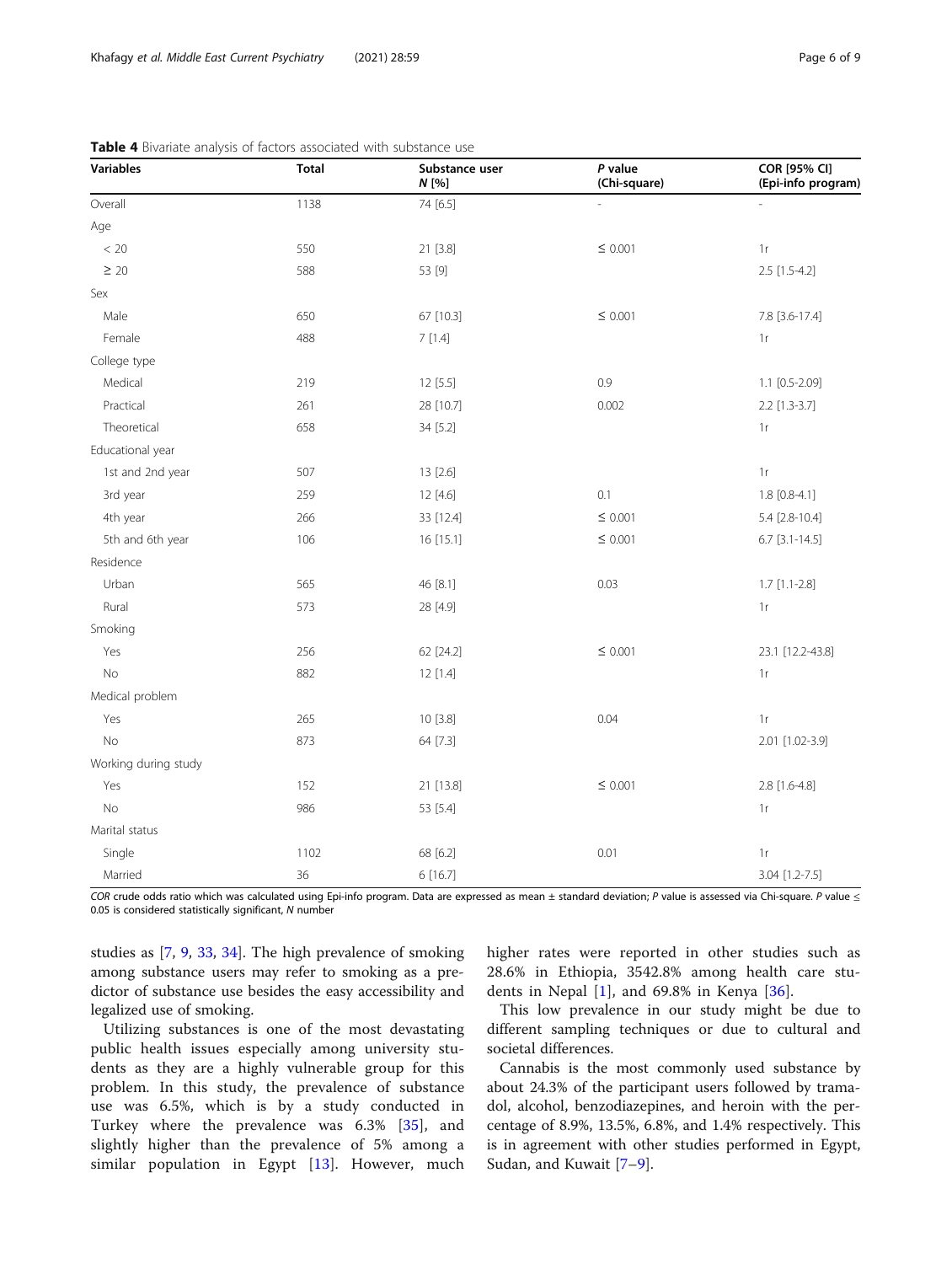<span id="page-6-0"></span>Table 5 Logistic regression of factors associated with substance abuse

| Parameter | B    | P value      | AOR [95% CI]    |
|-----------|------|--------------|-----------------|
| Age       |      |              |                 |
| < 20      | 0.6  | 0.03         | $1.9$ [1.1-3.3] |
| $\geq 20$ |      |              |                 |
| Sex       |      |              |                 |
| Male      | 1.4  | 0.001        | 4.1 [1.8-9.3]   |
| Female    |      |              | 1r              |
| Residence |      |              |                 |
| Urban     | 0.58 | 0.03         | 1.8 [1.05-3.1]  |
| Rural     |      |              | 1r              |
| Smoking   |      |              |                 |
| Yes       | 2.7  | $\leq 0.001$ | 16.1 [8.4-30.8] |
| No        |      |              | 1r              |
|           |      |              |                 |

β regression coefficient, AOR adjusted odds ratio, r reference group, CI confidence interval,  $P$  value is significant if  $\leq 0.05$ 

This pattern is also consistent with the latest Egyptian national survey, where the most misused substance was cannabis (77%) [\[3](#page-7-0)]. The increased prevalence of cannabis use could be linked to a recent decline in public awareness of the risk associated with its use. Several researchers have found that a low-risk perception is linked to a higher likelihood of drug usage [[37](#page-8-0)–[40](#page-8-0)]. Tramadol came second as the most consumed substance after cannabis in our participants and has become a public health issue in Egypt. Numerous research looked at its widespread use among adolescents [[41\]](#page-8-0), and its ramifications among substance use patients [[42\]](#page-8-0).

Among all students in our study, 10.7% of practical students and 5.5% and 5.2% of medical and theoretical students, respectively, have been identified as substance users. In the study performed by Bassiony and colleagues in 2018, the percentages of substance use among practical and theoretical colleges were 11.8% and 43%, respectively [\[7](#page-7-0)]. In another study published in the same year by the same group, the percentage was 34.1% among practical and 65.9% among theoretical students [[21\]](#page-8-0).

Regarding the most used substances in each category, tramadol is the most commonly used substance among medical students (1.8%), cannabis and tramadol came on top with the same percentage (2.3%) among practical students. Among theoretical college students, cannabis was the most used substance (1.8%). On the other hand, in a study done among Zagazig University students, the most used substances among practical students (including medical) were alcohol, tramadol [\[7](#page-7-0)], and in another study in the UK, cannabis came on top among medical students [\[43](#page-8-0)].

Tramadol is used as an analgesic for both acute and chronic pain and arbitrates analgesia as an opioid receptor agonist and synergistically as a serotonin-norepinephrine reuptake inhibitor [\[44\]](#page-8-0). In Egypt, there is a misconception that opioids enhance cognitive and sexual performances and delay physical exhaustion [[45\]](#page-8-0). This could explain that medical and practical students mainly use substances to cope with the study stress or to get more power to enhance their physical and mental performance.

Practical students had the highest dependence percent (10.7%) in the current study. While medical students had the highest rate of drug-related problems (83.3%), Bajwa and colleagues  $[8]$  $[8]$  reported the highest percentage of drug-related problems to be among practical students as medical students counted as practical while the highest percentage of dependence was found among theoretical students. On the other hand, Bassiony and colleagues [[21\]](#page-8-0) found the highest drug-related problem percentage among theoretical students. The knowledge of medical students about the hazards of substance use and its devastating effect on health could be the cause of their low percentage of dependence.

Educational and preventive programs should be established as early as possible for high school students to increase their orientation regarding substance use and its estimated hazardous effects. Rehabilitation programs should be applied to students who have problems with substance use to minimize consequences.

# Strengths and limitations of the study

It is one of the earliest studies in Egypt done to measure the prevalence of substance use among university students, describe its risk factors among practical, theoretical, and medical students. Our results cannot be interpreted without taking into account a few study limitations: (1) this study was an observational crosssectional study, so other longitudinal studies are needed in the future to determine the causative nature of the associations between substance use and its correlates; (2) the study was intuitively answered by the students, which could lead to both selection and recall biases; (3) using self-reported scales without using structured interview might overestimate the prevalence of substance in university students; and (4) the results of the study cannot be generalized to the whole community as it is done on university students. (5) Detailed history taking of substance use including onset, duration of substance use, cause of start, continued use of substance, and its relation to academic achievements were not included. (6) Clinical assessment of psychiatry disorders using a structured clinical interview as associated factor of substance use was not conducted in the study.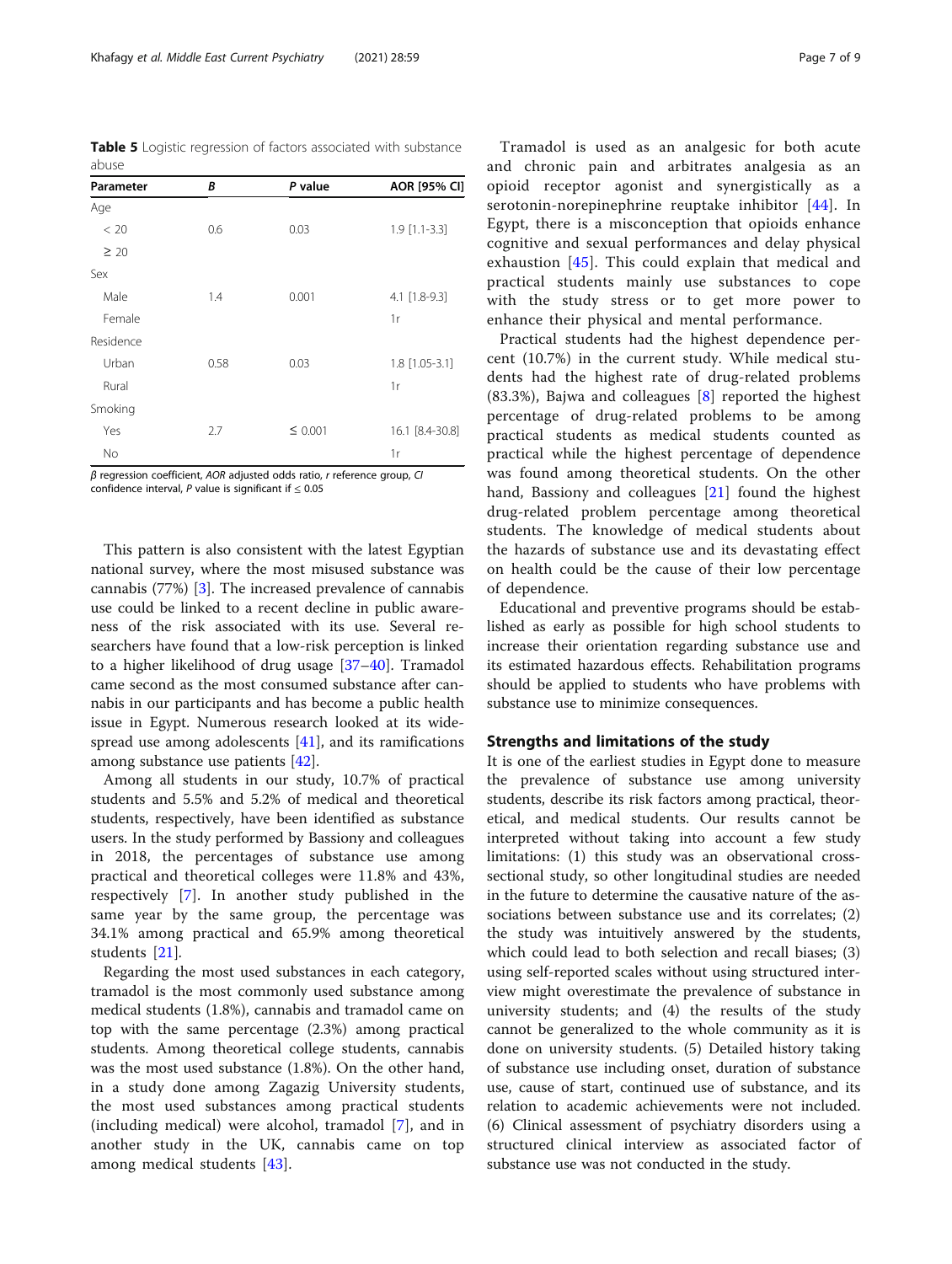# <span id="page-7-0"></span>Conclusions

In total, 6.5% of university students admitted using drugs at some point in their life with the percentage of 5.5%, 10.7%, and 5.2% among medical, practical, and theoretical students respectively. In total, using the mono substance is more than using poly substances in which cannabis, tramadol, and alcohol were the most often utilized substances. The most commonly used substance among medical students is tramadol; cannabis and tramadol come on the top among the practical students, and by looking to the theoretical college students, cannabis is the most used substance. Totally, according to DUDIT around 4.4% and 0.5% are complaining of drug-related problems and dependence respectively. The highest percentage of drug-related problems is among medical students while dependence is the highest among practical students. Older age, male sex, urban residence, and cigarette smoking were all risk variables for substance use. These results should be considered in future substance preventive programs.

#### Abbreviations

DUDIT: Drug use disorders identification test; USA: United States of America; AUDIT: Alcohol use disorders identification test; WHO: World Health Organization; DSM: Diagnostic and Statistical Manual of Mental Disorders; ICD: International Classification of Disease; SPSS: Statistical Package for the Social Sciences

#### Acknowledgements

We are grateful to all university students that share in the research.

#### Authors' contributions

MK: Data collection and drafting the manuscript. ZG: Supervision and coordination of all research activities, revision of final draft for important intellectual contents. ME: Conception of research idea, revision of results, draft manuscript for intellectual contents. All authors read the final manuscript and agreed about its contents. All authors have read and approved the manuscript.

#### Funding

None

#### Availability of data and materials

Data are available upon request from the corresponding author.

#### **Declarations**

#### Ethics approval and consent to participate

In agreement with the Declaration of Helsinki, the proposal was approved by the Institutional Review Board (IRB) of the Faculty of Medicine, Mansoura University (Code Number: MS/18.09.292). Written informed consent was obtained from all students who were willing to endorse the study after ensuring confidentiality.

#### Consent for publication

Not applicable.

#### Competing interests

The authors declare that they have no competing interests.

#### Author details

<sup>1</sup>Psychiatry Department, Port-Said Mental Health Hospital, Port Said, Egypt. <sup>2</sup> Psychiatry Department, Faculty of Medicine, Mansoura University, Mansoura 35516, Egypt.

#### References

- 1. Panthee B, Panthee S, Gyawali S, Kawakami N (2017) Prevalence and correlates of substance use among health care students in Nepal: a crosssectional study. BMC Public Health 17(1):950. [https://doi.org/10.1186/s12889-](https://doi.org/10.1186/s12889-017-4980-6) [017-4980-6](https://doi.org/10.1186/s12889-017-4980-6)
- 2. World Drug Report U. World Drug Report, Youth. 30 Sep 201. New York, United States: United Nations; 2018. 1–62 p.
- 3. Hamdi E, Sabry N, Sedrak A, Khowailed A, Loza N, Rabie M, Ramy H (2016) Sociodemographic indicators for substance use and abuse in Egypt. J Addiction Prevention 4(1):8
- 4. Viney S. As drug addiction rises in Cairo, experts offer recommendations. Egyptian dependent,,2012.Availableat[:http://www.egyptindependent.com/](http://www.egyptindependent.com/news/drug-addiction-rises) [news/drug-addiction-rises](http://www.egyptindependent.com/news/drug-addiction-rises) Cairo-experts-offer-recommendations. Accessed June 15, 2017.
- 5. Rabie M, Shaker NM, Gaber E, El-Habiby M, Ismail D, El-Gaafary M, Lotfy A, Sabry N, Khafagy W, Muscat R (2020) Prevalence updates of substance use among Egyptian adolescents. Middle East Curr Psychiatry 27(1):4. [https://doi.](https://doi.org/10.1186/s43045-019-0013-8) [org/10.1186/s43045-019-0013-8](https://doi.org/10.1186/s43045-019-0013-8)
- 6. Skidmore CR, Kaufman EA, Crowell SE (2016) Substance use among college students. Child Adolesc Psychiatr Clin 25(4):735–753. [https://doi.org/10.1016/](https://doi.org/10.1016/j.chc.2016.06.004) [j.chc.2016.06.004](https://doi.org/10.1016/j.chc.2016.06.004)
- 7. Bassiony MM, Salah El-Deen G, Abdelghani M, Youssef UM, Hassan MS, El-Gohari H (2018) Addressing prevalence and correlates among a sample of Egyptian university students who suffer from substance use disorders. Addict Disord Treat 17(3):114–123. [https://doi.org/10.1097/ADT.](https://doi.org/10.1097/ADT.0000000000000131) [0000000000000131](https://doi.org/10.1097/ADT.0000000000000131)
- 8. Bajwa HZ, Al-Turki ASA, Dawas AMK, Behbehani MQ, Al-Mutairi AMA, Al-Mahmoud S, Shukkur M, Thalib L (2013) Prevalence and factors associated with the use of illicit substances among male university students in Kuwait. Med Princ Pract 22(5):458–463. <https://doi.org/10.1159/000350609>
- 9. Osman T, Victor C, Abdulmoneim A, Mohammed H, Abdalla F, Ahmed A, Mohammed W (2016) Epidemiology of substance use among university students in Sudan. J Addict 2016:2476164. [https://doi.org/1](https://doi.org/10.1155/2016/2476164) [0.1155/2016/2476164](https://doi.org/10.1155/2016/2476164)
- 10. Evans-Polce R, Lanza S, Maggs J (2016) Heterogeneity of alcohol, tobacco, and other substance use behaviors in US college students: a latent class analysis. Addict Behav 53:80–85. <https://doi.org/10.1016/j.addbeh.2015.10.010>
- 11. Fernández-Villa T, Molina AJ, Amezcua-Prieto C, Mateos R, Cancela JM, Delgado-Rodríguez M et al (2019) Drug use, family support and related factors in university students. A cross-sectional study based on the uniHcos Project data. Gac Sanit 33(2):141–147. [https://doi.org/10.1016/j.gaceta.2017.1](https://doi.org/10.1016/j.gaceta.2017.10.019) [0.019](https://doi.org/10.1016/j.gaceta.2017.10.019)
- 12. Schilling L, Zeeb H, Pischke C, Helmer S, Schmidt-Pokrzywniak A, Reintjes R et al (2017) Licit and illicit substance use patterns among university students in Germany using cluster analysis. Subst Abuse Treat Prev Policy 12(1):44
- 13. Meray MS, Ahmed FH, Rania AR (2016) Study of drug abuse among university students in Sohag, Egypt. J Forensic Toxicol Med Leg Anal 1(2): 19–23
- 14. Musyoka CM, Mbwayo A, Donovan D, Mathai M (2020) Alcohol and substance use among first-year students at the University of Nairobi, Kenya: prevalence and patterns. PloS one 15(8):e0238170. [https://doi.org/10.1371/](https://doi.org/10.1371/journal.pone.0238170) [journal.pone.0238170](https://doi.org/10.1371/journal.pone.0238170)
- 15. Substance Abuse and Mental Health Services Administration. (2018). Key substance use and mental health indicators in the United States: Results from the 2017 National Survey on Drug Use and Health (HHS Publication No. SMA 18-5068, NSDUH Series H-53). Rockville: Center for Behavioral Health Statistics and Quality, Substance Abuse and Mental Health Services Administration. Retrieved from <https://www.samhsa.gov/data/>
- 16. European Monitoring Centre for Drugs. European Drug Report [Internet]. European Union Publications Office. 2019. 1–94 p. Available from: [http://www.emcdda.europa.eu/system/files/publications/4541/TDA](http://www.emcdda.europa.eu/system/files/publications/4541/TDAT17001ENN.pdf_en) [T17001ENN.pdf\\_en](http://www.emcdda.europa.eu/system/files/publications/4541/TDAT17001ENN.pdf_en).
- 17. Kassa A, Taddesse F, Yilma A (2014) Prevalence and factors determining psychoactive substance (PAS) use among Hawassa University (HU) undergraduate students, Hawassa Ethiopia. BMC Public Health 14(1):1–7. <https://doi.org/10.1186/1471-2458-14-1044>